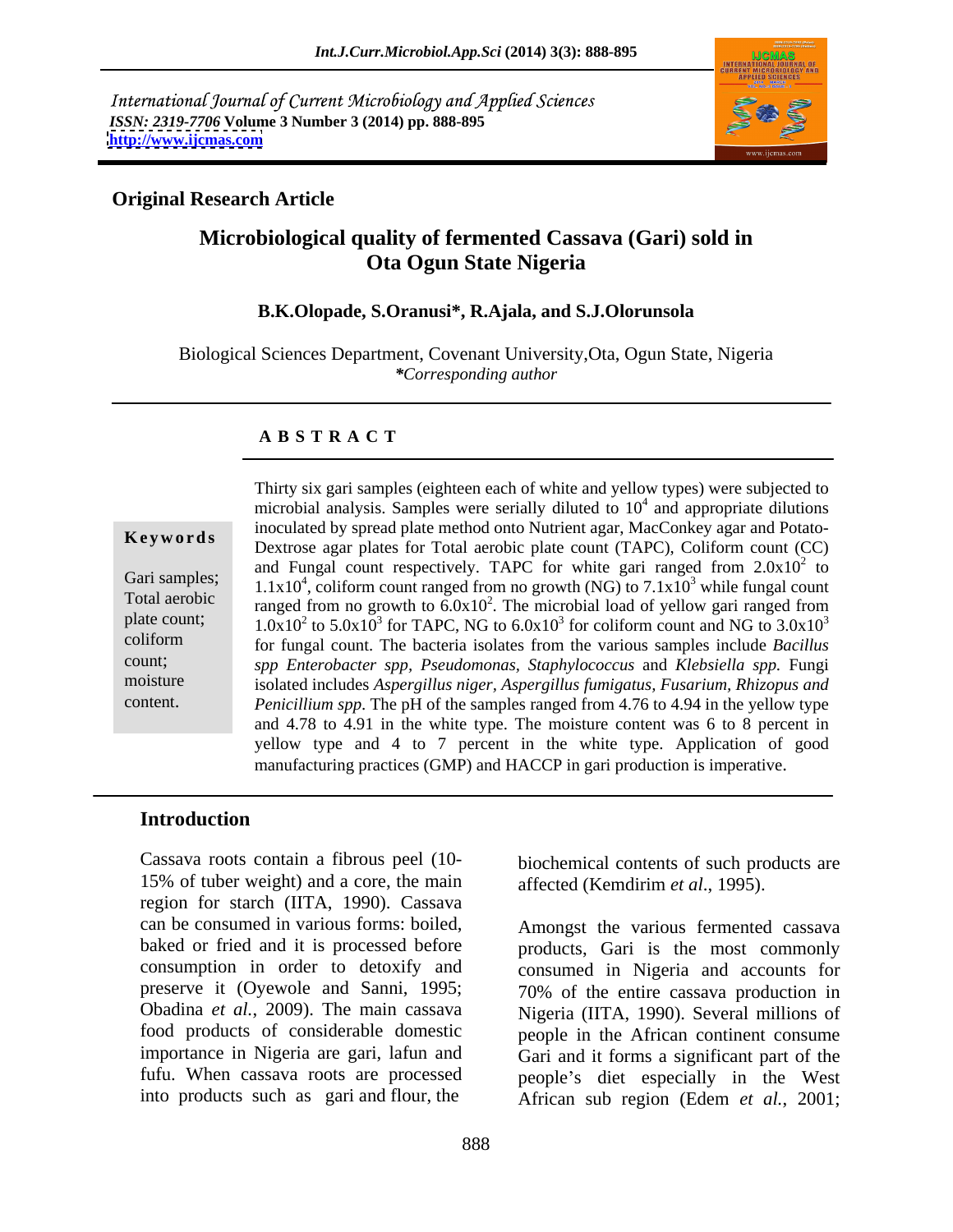Gari is a granulated and dehydrated, Onyimonyi, (2007); Harbor and cassava product. It is classified/ grouped Ogundu(2009) also revealed that frying based on texture, length of fermentation, destroys enzymes and microorganisms and region or place where it is produced and aids in eliminating cyanide gas from the colour imparted by the addition/non-<br>product. addition of palm oil. It has a high swelling capability and can absorb up to four times There are reports on the high load of its volume in water. (Jekayinfa and microorganisms in gari sold in the market Olajide, 2007).Obtainable in the market is (Ogiehor *et al*., 2007; Ijabadeniyi, 2007; the dry form of post processed gari which Amadi and Adebola, 2008). The can be consumed soaked in cold water. Sugar can also be added to the soaked gari samples include: Salmonella spp., and it can be eaten with meat, roasted *Klebsiellaspp*.,*Pseudomonas spp*.,*Bacillus*  groundnuts, smoked fish, boiled beans, coconut, palm kernel, groundnut cake- *Aspergillusspp*; *Penicillium*spp.,*Rhizopus kwuli kwuli*, and fermented maize snacks *spp* and *Cladosporiumspp*. There may be *kokoro*. Beverages and milk may also be added as complements. Eba' is another as a result of contamination by these food prepared from gari. The granules are microorganisms. This study was carried added into hot water and stirred to form a out to assess the microbial quality of gari stiff paste which can be eaten with sold in Ota, with a view to educating the indigenous soups or stew (Asegbeloyin public on the need for food safety and Onyimonyi, 2007). consciousness and contributing to the body

Gari production is a tasking and African food. burdensome procedure and its method of production differs from one locality to another. In a typical production of Gari, the cassava tubers are peeled, washed, grated and packed into closely woven bags. The poisonous juice can then be removed by placing a heavy object on the and May, 2013. A total of thirty six (36) bag and the contents of the bag are samples of gari were purchased from three allowed to undergo spontaneous solid state major markets in Ota - Sango Ota, Oju fermentation for several days at ambient Ore and Oja-Ota. Six(6) each of yellow temperatures (Ray and Sivakumar, 2009; and white gari types were randomly Huch *et al*., 2008). According to purchased from each market in the order Akindahunsi *et al*.(1999), Azam- Ali *et al*. (2003) the grated tubers are allowed to but major gari food vendors per market. ferment in order to preserve the product, The samples were appropriately labeled to reduce cyanide and enhance its flavor. indicate the name of the market, gari type Osho and Dashiell (2002) stated that (white or yellow), sample number, date

Ogiehor *et al.*, 2007 and Kostinek *et al.*, <br>2005). <br>2005). <br>2005 content and may result in partial fermented pulp to about 10% moisture content and may result in partial dextrinization of starch. Asegbeloyin and Onyimonyi, (2007); Harbor and aids in eliminating cyanide gas from the product.

> Amadi and Adebola, 2008). The microorganisms reported for market samples include:*Salmonella spp*., *spp*., *Clostridium spp*.,*Fusariumspp*., economic losses andfood borne illnesses of knowledge on this all important staple African food.

# **Materials and Methods**

# **Collection of samples**

frying at high temperatures dries the and time of collection. Samples wereThe study was carried out between March of duplicate samples from three different but major gari food vendors per market.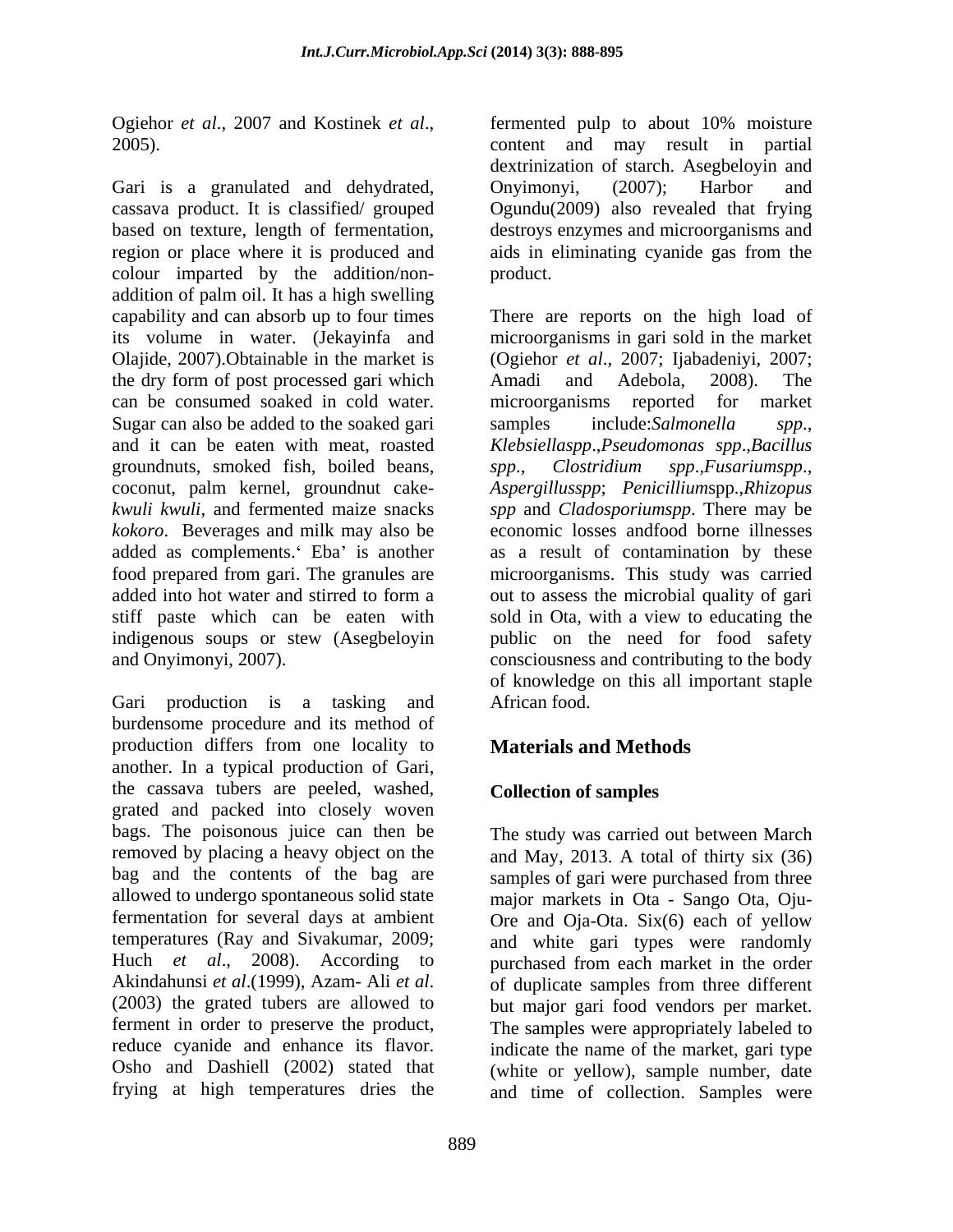Ten gram (10g) samples of gari were lactose broth for completed coliform test. homogenized in 90 ml sterile distilled Gas production and/or colour change of water  $(10^{-1}$  dilution), further serial dilution dye plus Gram negative non-spore bearing of sample homogenate to  $10^{-4}$  was carried rod represent presence of coliform (Speck, out also in sterile distilled water. 1976 Oranusi *e*t al., 2004). Absence of Approximate 0.1ml aliquot of appropriate dilutions were spread plated on plates of Nutrient agar, MacConkey agar and Potato Dextrose agar (all from Biolab, Hungary) for total aerobic plate count, coliform Enumeration and identification of count and fungal counts respectively. **microorganisms isolated** Sample homogenates were also inoculated onto Manithol Salt agar (Biolab, Colony counts at the expiration of Hungary), Salmonella-Shigella agar incubation time was with digital colony (Oxoid, England) after pre-enrichment in counter (Gallenkamp, England), total Selenite F broth, for isolation of microbial population was expressed as staphylococci and salmonellae. One gram colony forming units per gram (cfug<sup>-1</sup>) of samples were inoculated into Lactose sample. Pure cultures of isolates were broth (Biomark, India) in screw capped obtained by repeated subculture on test tubes with inverted Durham tubes for coliform test. All culture plates were incubated at 37°C aerobically for 24-48h. Potato Dextrose agar (PDA) plates for colonial morphology, microscopy and fungal culture was however, incubated for biochemical tests (Holt *et al*., 1994). 72-120 h at laboratory room temperature Identification of Fungal isolates was based of 29±2°C. Culture plates were examined on morphological characteristics and for enumeration and identification of microscopy with reference to standard colonies at the expiration of incubation atlas and keys (Samson and Reenen period Hoekstra, 1988; Tsuneo, 2010).

Aliquot 1g samples in test tubes with duplicate plates of Eosin Methylene Blue reference glass electrode pH meter

transported in sterile polyethylene bags to (EMB) agar for confirmatory test. Plates the laboratory for analysis within one hour were incubated for 24h at  $37^{\circ}$ C and  $44^{\circ}$ C of collection. respectively. Growth of characteristic Sample Analysis **Sample Analysis** test positive. Colonies from confirmatory colonies on EMB constitute confirmatory test were Gram stained and inoculated into lactose broth for completed coliform test. growth was recorded at 44°C incubation for all the samples indicating absence of fecal coliforms.

# **Enumeration and identification of microorganisms isolated**

 $-1\sqrt{ef}$ ) of nutrient agar and were stored on slants at 4°C until characterized. Characteristic bacteria isolates were identified based on

## **Coliform Test Determination of pH and moisture content of gari samples**

inverted Durham tubes in Lactose broth The pH of the samples was determined were incubated at 37°C for 24-48h. Tubes following the method described by showing gas production and/or colour Ogiehor and Ikenebomeh (2005). Ten change of dye were reported as grams of each sample were homogenized presumptive coliform test positive. These in 10ml of distilled water and the pH of positive tubes were streaked out on the suspension determined using a in 10ml of distilled water and the pH of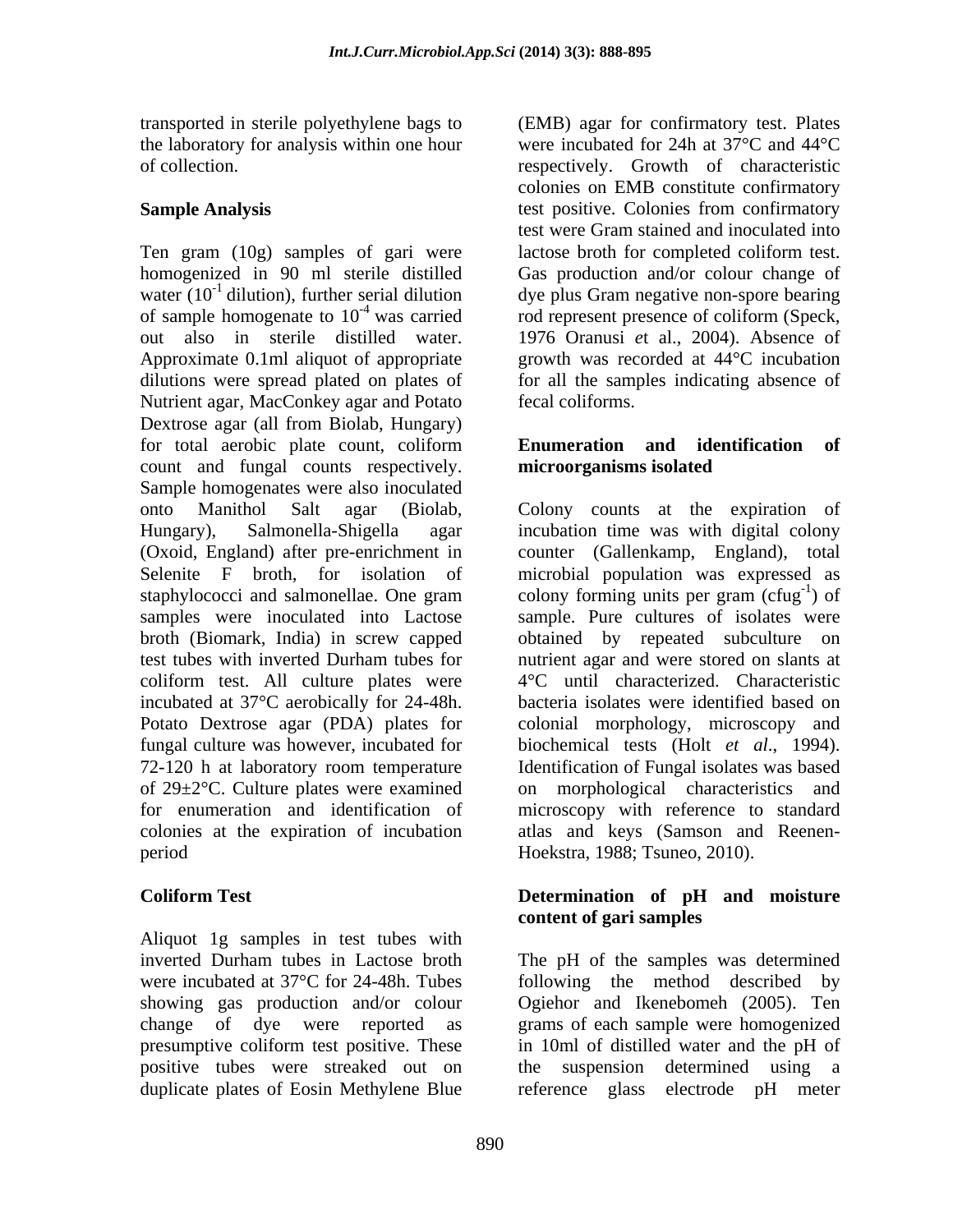of white and yellow types of gari samples obtained from three major markets in Ota, Ogun state Nigeria. It reveal that most of the samples had TAPC within the limits of  $10<sup>1</sup>$  to  $10<sup>3</sup>$ cfug-<sup>1</sup> and are contaminated with coliforms and fungi to about the same order. The table also shows that only two samples of white gari had TAPC count to the order of  $10^4$ cfug<sup>-1</sup>. The pH of the samples is of acidic range 4.76 to 4.94 in both the white and yellow types of gari. Table 2 reveals that the gari samples were contaminated by diverse microbial spp Klebsiella, Staphylococci and Moulds. The percentage moisture contents of the samples range from 4 to 7 in the white gari

The gari samples contain total aerobic plate count and fungi counts within acceptable limit. Ready to eat foods with  $\frac{1}{2}$  Oranusi *et al.*, 2013). The use of specific plate counts of  $\leq 10^3$  are acceptable counts starter culture, effective HACCP presence of contaminants to the order of negates the  $10<sup>3</sup>$  stipulated requirements by Standardization. Coliform was detected in most of the gari samples at high counts  $10^2$ to  $10<sup>3</sup>$ , although no fecal coliform was detected (absence of growth of coliform organisms at 44°C), the presence of coliforms generally signifies poor sanitary condition in the production of gari. Gari after frying (heat treatment) is often spread in the open to cool and air dry and it is

(Mettler Delta 340, Mettler – tocedo thereafter sieved. Products are often limited. UK). The moisture content was displayed in open basins/bowls for sales in determined by drying 2g sample at 100- the market place. The presence of coliform 105°C to constant weight (AOAC, 1990) could therefore be from post process **Results and Discussion** environment. The ICMSF (1996) and the Table 1 shows the mean microbial count recommended absence of coliform in contamination via food handlers and the African Organization for Standardization recommended absence of coliform in ready to eat foods. The presence of coliform in most of the gari samples therefore makes it of poor quality for human consumption.

 ${}^{4}$ cfug<sup>-1</sup>. The pH of the product population contaminating the product. . The pH of the population contaminating the product. mainly of Bacillus, Pseudomonas, dry, coupled with the practice of leaving and 6 to 8 in the yellow types. this ready to eat food (gari) corroborate the plate counts of  $\leq 10^3$  are acceptable, counts starter culture, effective HACCP of  $10^4$  to  $10^5$  are tolerable while counts  $\geq$  application and good manufacturing 10<sup>6</sup> are unacceptable (ICMSF, 1996). The practice from farm to fork will help curtail  $10<sup>4</sup>$  in two of the gari samples however, microbial load counts with the exception <sup>3</sup> stipulated requirements by of coliform counts are within acceptable the African Organization for standard limits (ICMSF, 1996), the <sup>3,</sup> although no fecal coliform was organisms are known to be toxigenic and The fermentation of gari is by mixed microbial cultures, this could have accounted for the diverse microbial Similarly post process contamination specifically associated with sieving of products after heat treatment and the spreading of products in the open to air gari open for sales could have accounted for the diverse microbial population.The isolation of diverse microbial species from findings of Nichols *et al.* (1999), Mensah *et al.* (2002), Idowu (2006), Taulo *et al.* (2008), Oranusi and Braide (2012), Oranusi *et al.*,2013). The use of specific starter culture, effective HACCP application and good manufacturing practice from farm to fork will help curtail the level of contamination. Although the microbial load counts with the exception presence of *B. cereus* and *S. aureus* calls for concern because some strains of these organisms are known to be toxigenic and have been implicated in food borne intoxication (Mensah *et al*., 1999; Oranusi *et al.,* 2007), their presence therefore calls for concern. *B. cereus* is common environmental contaminants while *S. aureus* is of human origin, their presence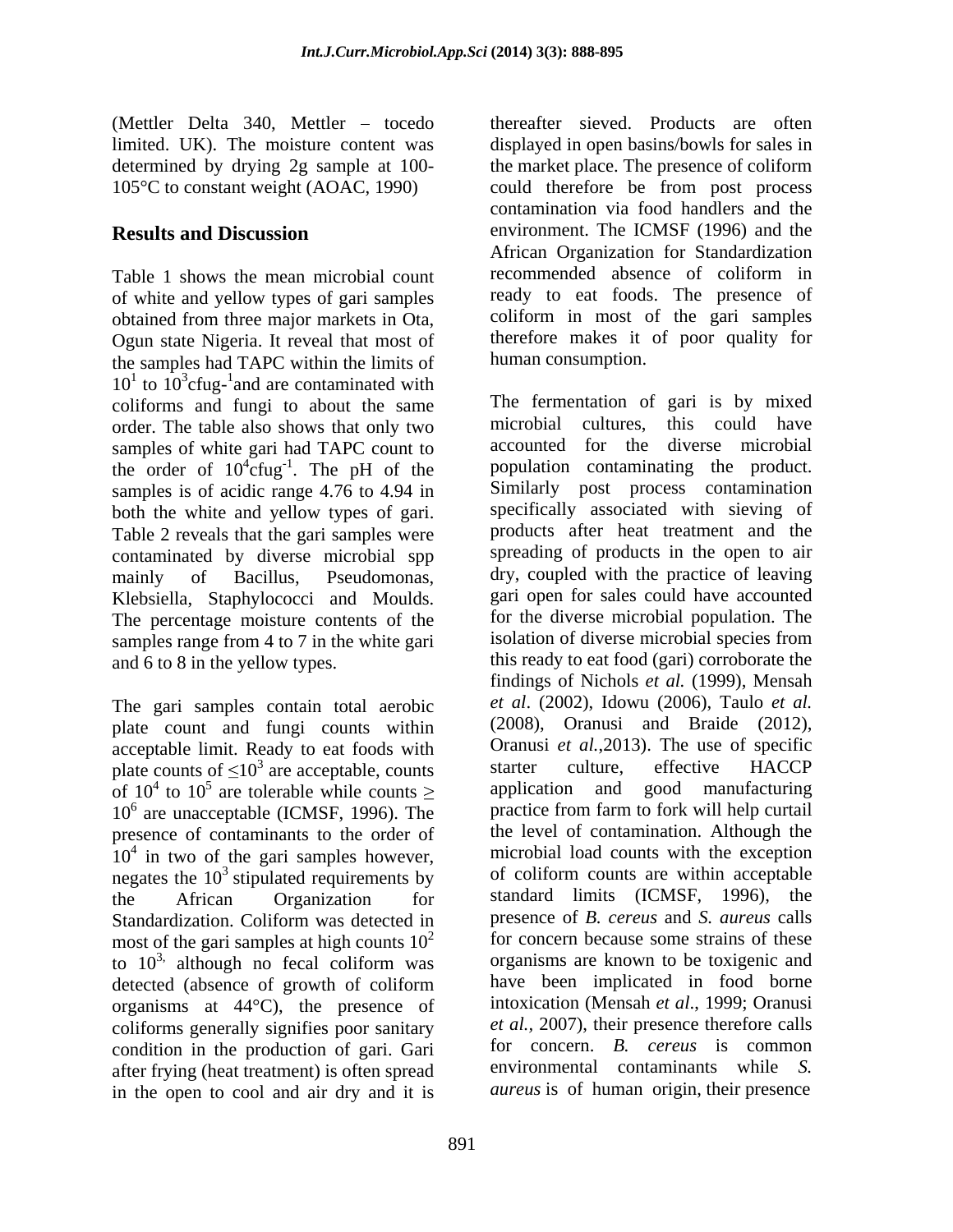| <b>Sample</b> | White gari                                                                                                                                                                             |                |                                                                                         |    | <b>Yellow</b> gari |                     |      |
|---------------|----------------------------------------------------------------------------------------------------------------------------------------------------------------------------------------|----------------|-----------------------------------------------------------------------------------------|----|--------------------|---------------------|------|
| outlet        | <b>TAPC</b>                                                                                                                                                                            | Coliform Fungi |                                                                                         | pH |                    | TAPC Coliform Fungi | - pH |
|               |                                                                                                                                                                                        |                | count                                                                                   |    |                    |                     |      |
| Sango-        | $1\overline{)4.7\times10^{3}$ $2.0\times10^{3}$ $4.0\times10^{2}$ $4.81$ $1.5\times10^{3}$ $1.1\times10^{3}$ $8.0\times10^{2}$ $4.79$                                                  |                |                                                                                         |    |                    |                     |      |
| Ota           | market $2   3.1 \times 10^3$ $3.0 \times 10^3$ $3.0 \times 10^2$ $4.90$ $  2.8 \times 10^3$ $1.0 \times 10^3$ $3.0 \times 10^2$ $4.88$                                                 |                |                                                                                         |    |                    |                     |      |
|               |                                                                                                                                                                                        |                |                                                                                         |    |                    |                     |      |
|               | $3\begin{vmatrix} 5.6 \times 10^3 & 2.7 \times 10^3 & 3.0 \times 10^2 & 4.87 \end{vmatrix}$ $1.0 \times 10^3$ $1.4 \times 10^3$ $4.0 \times 10^2$ $4.84$                               |                |                                                                                         |    |                    |                     |      |
|               |                                                                                                                                                                                        |                |                                                                                         |    |                    |                     |      |
|               | $4.7 \times 10^3$ $3.0 \times 10^2$ $4.0 \times 10^2$ $4.82$ $2.1 \times 10^2$ $4.0 \times 10^3$ $7.0 \times 10^2$ $4.80$                                                              |                |                                                                                         |    |                    |                     |      |
|               | $5 2.0 \times 10^2$ NG $4.0 \times 10^2$ $4.78 1.1 \times 10^2$ $1.4 \times 10^2$ $2.0 \times 10^2$ $4.89$                                                                             |                |                                                                                         |    |                    |                     |      |
|               |                                                                                                                                                                                        |                |                                                                                         |    |                    |                     |      |
|               | 6 $1.1 \times 10^4$ $2.7 \times 10^3$ $3.0 \times 10^2$ $4.81$ $4.3 \times 10^3$ $3.4 \times 10^3$ $5.0 \times 10^2$ $4.85$                                                            |                |                                                                                         |    |                    |                     |      |
|               | Ojuore $1\begin{pmatrix} 2.0 \times 10^2 & 2.0 \times 10^2 & 3.0 \times 10^2 & 4.91 \end{pmatrix}$ $3.0 \times 10^2$ $6.0 \times 10^3$ $1.0 \times 10^3$ $4.92$                        |                |                                                                                         |    |                    |                     |      |
| market        |                                                                                                                                                                                        |                |                                                                                         |    |                    |                     |      |
|               | $2\begin{vmatrix} 2.0 \times 10^2 & 2.0 \times 10^2 & 6.0 \times 10^2 & 4.89 \end{vmatrix}$ $\begin{vmatrix} 4.0 \times 10^2 & 1.0 \times 10^2 & 4.0 \times 10^2 & 4.86 \end{vmatrix}$ |                |                                                                                         |    |                    |                     |      |
|               |                                                                                                                                                                                        |                |                                                                                         |    |                    |                     |      |
|               | $3   4.0 \times 10^{2} \text{ NG}$ NG $4.89   2.0 \times 10^{2} 8.0 \times 10^{2} 6.0 \times 10^{2} 4.92$                                                                              |                |                                                                                         |    |                    |                     |      |
|               | $4\begin{vmatrix} 3.1 \times 10^3 & 7.0 \times 10^3 & 4.0 \times 10^2 & 4.80 \end{vmatrix}$ $1.6 \times 10^3$ $2.0 \times 10^3$ $9.0 \times 10^2$ $4.93$                               |                |                                                                                         |    |                    |                     |      |
|               |                                                                                                                                                                                        |                |                                                                                         |    |                    |                     |      |
|               | $5\begin{vmatrix} 2.0 \times 10^2 & 2.0 \times 10^2 & 3.0 \times 10^2 & 4.89 \end{vmatrix}$ $2.9 \times 10^3$ $2.0 \times 10^2$ $4.0 \times 10^2$ $4.87$                               |                |                                                                                         |    |                    |                     |      |
|               | $6\big 9.6\times10^3$ $3.0\times10^3$ $4.0\times10^2$ $4.86\big 1.1\times10^3$ $9.0\times10^2$ $5.0\times10^2$ $4.94$                                                                  |                |                                                                                         |    |                    |                     |      |
|               |                                                                                                                                                                                        |                |                                                                                         |    |                    |                     |      |
|               | Ojaota $1   1.0 \times 10^4$ $8.0 \times 10^2$ $4.0 \times 10^2$ $4.83   1.0 \times 10^2$ NG NG 4.80                                                                                   |                |                                                                                         |    |                    |                     |      |
| market        |                                                                                                                                                                                        |                |                                                                                         |    |                    |                     |      |
|               | $2\begin{vmatrix} 9.6 \times 10^3 & 7.1 \times 10^3 & 3.0 \times 10^2 & 4.79 \end{vmatrix}$ $\begin{vmatrix} 1.0 \times 10^2 & 1.0 \times 10^2 & 1.0 \times 10^2 & 4.78 \end{vmatrix}$ |                |                                                                                         |    |                    |                     |      |
|               | $3 4.0\times10^{2}$ $3.0\times10^{2}$ $1.0\times10^{2}$ $4.82 1.9\times10^{3}$ $4.2\times10^{3}$ $4.0\times10^{2}$ $4.84$                                                              |                |                                                                                         |    |                    |                     |      |
|               |                                                                                                                                                                                        |                |                                                                                         |    |                    |                     |      |
|               | 4 $8.0 \times 10^2$ NG                                                                                                                                                                 |                | $6.0 \times 10^2$ 4.90 $\Big  5.0 \times 10^3$ $3.1 \times 10^3$ $3.0 \times 10^3$ 4.78 |    |                    |                     |      |
|               | $5\begin{vmatrix} 3.0 \times 10^2 & 2.0 \times 10^2 & 1.0 \times 10^2 & 4.88 \end{vmatrix}$ $4.1 \times 10^2$ $1.2 \times 10^2$ $5.0 \times 10^2$ $4.76$                               |                |                                                                                         |    |                    |                     |      |
|               |                                                                                                                                                                                        |                |                                                                                         |    |                    |                     |      |
|               | $6\begin{vmatrix} 5.6 \times 10^3 & 2.0 \times 10^3 & 3.0 \times 10^2 & 4.88 \end{vmatrix}$ $6.0 \times 10^2$ NG $1.2 \times 10^2$ 4.82                                                |                |                                                                                         |    |                    |                     |      |
|               |                                                                                                                                                                                        |                |                                                                                         |    |                    |                     |      |

**Table.1** Mean microbial load cfug<sup>-1</sup> and pH of gari

Key: NG= no growth; TAPC= total aerobic plate count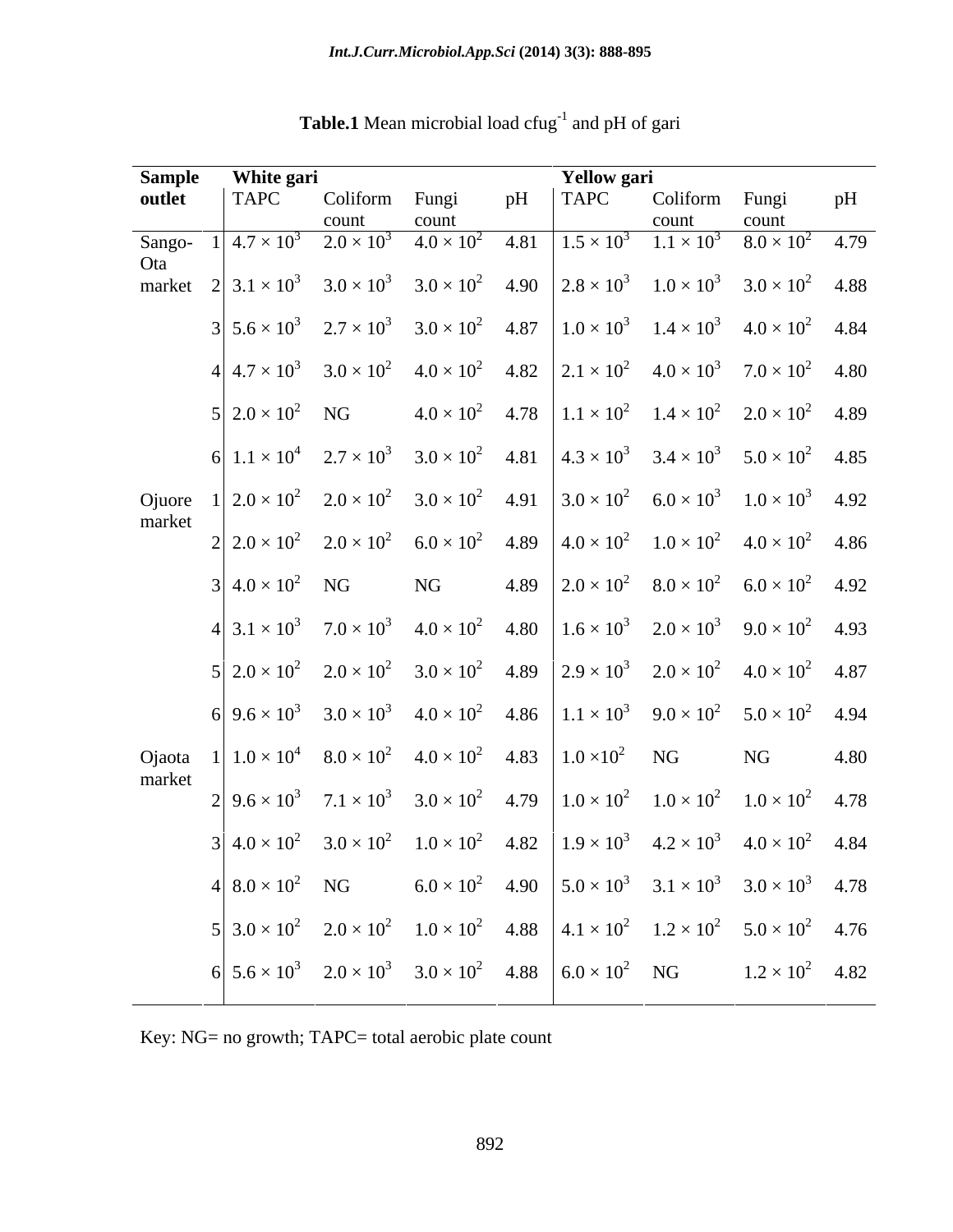**Table.2** Microorganisms isolated from gari

| <b>Sample</b> | <b>Microorganisms isolated</b>                                                                            |
|---------------|-----------------------------------------------------------------------------------------------------------|
| White gari    | Klebsiella spp, Bacillus licheniformis, Pseudomonas aeruginosa,                                           |
|               | Lactobacillus spp, Staphylococcus aureus, Staphylococcus epidermidis,                                     |
|               | Penicillium spp, Aspergillus niger, Rhizopus spp                                                          |
|               | $\mathbf{Y}$ <b>ellow gari</b> $\mathbf{z}$ Bacillus spp, Enterobacter spp, Pseudomonas, Bacillus cereus, |
|               | Staphylococcus aureus, Bacillus megaterium, Klebsiella spp, Fusarium                                      |
|               | $\vert$ spp, Mucor spp, Aspergillus niger, Aspergillus fumigatus                                          |

could therefore be from the food handlers, basins/ bowls. Optimization of the process utensils and the environment. The to using a starter culture with reduced post processing of gari for consumption often process handling is imperative. Effective involve mild or no heat treatment, the HACCP and GMP will help reduce or toxins from *B. cereus* and *S. aureus* if and eliminate product contamination and thus when elaborated in food are heat stable, make the product safe for consumption. the consumption of contaminated gari could therefore portend a potential risk to **References** consumers.

Moulds are common environmental A.A. 1999. Effect of fermenting contaminants due to their ability to produce spores; this could explain their presence in gari. They have been implicated in ready to eat foods and in  $\frac{437-440}{437-440}$ unregulated/ mixed fermentation. Species Amadi, J.E. and Adebola M. O. of *Aspergillus, Penicillium* and *Fusarium* are known to produce deleterious storage conditions on the storability of mycotoxins under favourable conditions early equally equal to the set of the set of the set of the set of the set of the set of the set of the set of the set of the set of the set of the set of the set of the set of the se (Sweeney and Dobson, 1998; Kabak *et al.,* 2006; Oranusi *et al.,* 2013), their presence AOAC 1990 Official Method of Analysis, in gari must therefore be treated with 13th ed., The Associ-ation of

Gari is a basic staple food in Nigeria and some African countries, it accounts for 70% of the entire cassava production in Nigeria (IITA, 1990). There is therefore a  $62: 163-166$ . need to maintain proper sanitary Azam -Ali, S., Judge, E., Fellows, P. and conditions so as to avoid health risks. The moisture content of gari samples analyzed processing. A directory of equipment is low and within standard specification, and methods.2nd edition.ITDG this could have accounted for keeping the Publishing.pp: 256 microbial load of gari low. It is therefore recommended that gari should be sold well  $2001$ . Effect of soy protein

# **References**

- Akindahunsi, A.A., Oboh, G. and Oshodi, cassava with *Rhizopusoryzae* on the chemical composition of its flour and garri. *Riv. Ital. DelleSost. Grasse*, **76**: 437-440.
- Amadi, J.E. and Adebola, 2008.Effect of moisture content and garri.African Journal of Biotechnology.724: 4591- 4594.
- caution. Analytical Chemists. 13th ed., The Associ-ation of
	- Asegbeloyin, J.N. and Onyimonyi, A.E. 2007.The effect of different processing methods on the residual cyanide of 'Garri'.Pakistan. Journal of. Nutrition., 62: 163-166.
	- Battcock, M. 2003. Small-scale food and methods.2nd edition.ITDG Publishing.pp: 256
- packaged in bags and not as exposed in supplementation on the nutritive valueEdem, D. O., Ayatse, J.O.I. and Itam E.H. 2001. Effect of soy protein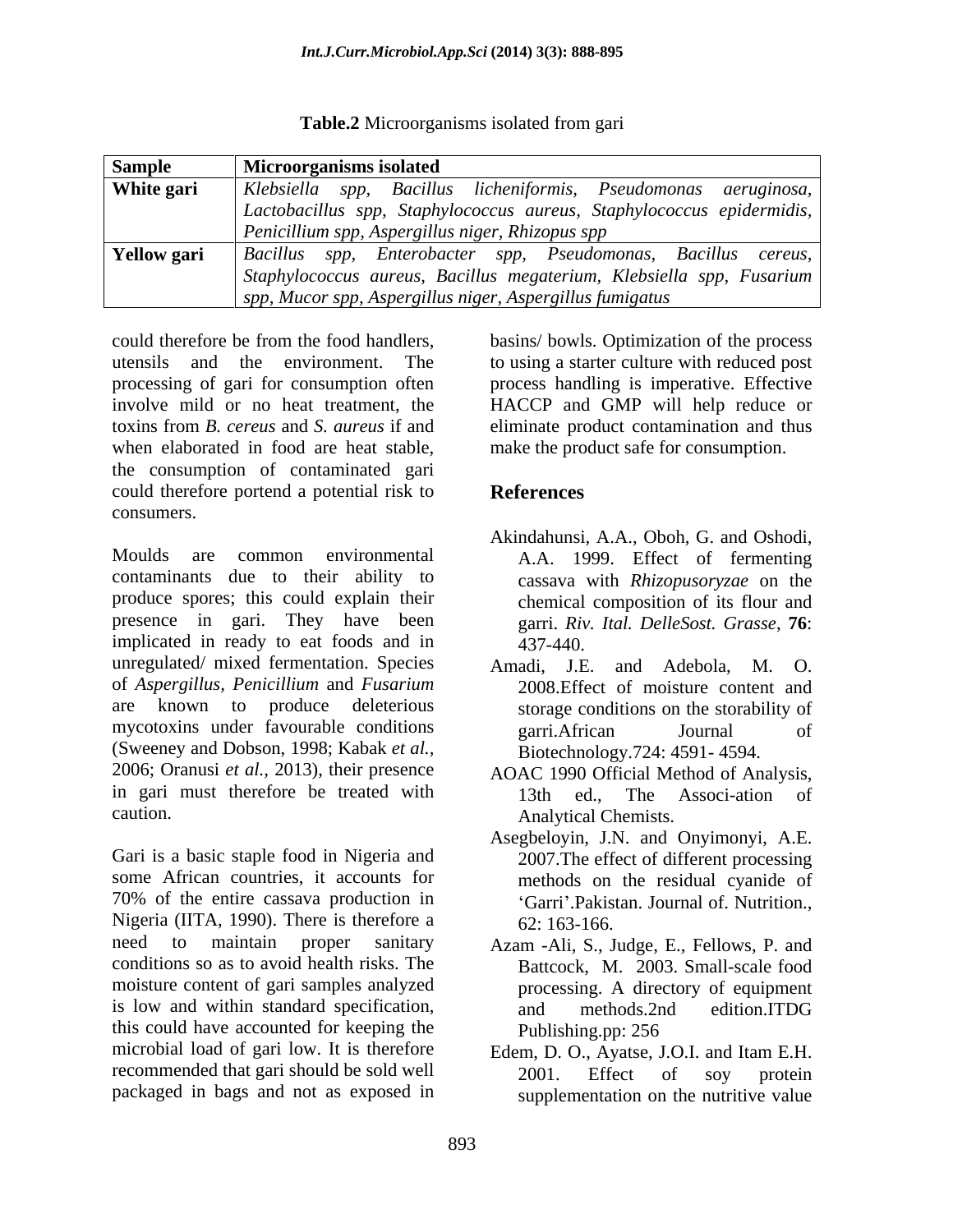Manihotesculenta. Food Chemistry.75:

- Harbor, C.I. and Ogundu, E.C. 2009.Effect of processing on cyanide reduction in Molecular Biology.24 1: 35-37. Nutrition48: 335–339.
- Holt, J.G., Krieg, N.R., Sneath, P.H.,
- Huch, M., Hanak, A., Specht, I., Dortu, C.M., Thonart, P., Mbugua, S., C.M. 2008. Use of Lactobacillus for Garri production, International
- Microbiological Specifications for *Journal*, 33, 19-29. Specifications of Pathogens. Street foods in
- Idowu, O. A., 2006. Oral faecal parasites in Abeokuta, Nigeria.Africa Health
- IITA 1990. Cassava in tropical Africa. A
- Ijabadeniyi, A. O. 2007 Microbiological safety of gari, lafun and ogiri in Akure 882.
- Jekayinfa, S.O. and Olajide,J.O.2007. based foods in Nigeria. Journal of
- Kabak B, Dobson A, Var I 2006.

of 'garri' farina from feed: a review. Crit. Rev. Food feed: a review. Crit. Rev. Food Sci.Nutr. 46: 593-619.

- 57-62. Kemdirim, O.C., Chukwu, O.A. and different cassava products. *Nigerian*  cyanide content of gari and cassava *Journal* of Biochemistry and flour.Plant Foods for Human Achinenwhu S.C. 1995.Effect of traditional processing of cassava on the flour.Plant Foods for Human Nutrition 48: 335–339.
- Staley J.T. and Williams, S.T. 1994. Schillinger, U., Hertel, C., Holzapfel, Bergey's Manual of Determinative W.H. and Franz C.M. 2005. Diversity Bacteriology, ninth edition. Lippincott and technological properties of Williams and Wilkins, Baltimore. The predominant lactic acid bacteria from Holzapfel, W.H., Hertel, C. and Franz African food. Systematic and Applied Kostinek, M., Specht, I., Edward, V.A., and technological properties of predominant lactic acid bacteria from fermented cassava used for preparation of Gari, a traditional Microbiology.286: 527-540.
- strains to start cassava fermentations Mensah P., Owusu-Darko K., Yeboah- Journal for Food Microbiology.128: and Kamiya H. 1999. The role of street 258-267. food vendors in the transmission of International Commission on enteric pathogens *Ghana Medical* Manu D., Ablordey A., Nkrumah F. K. *Journal*, 33, 19-29.
	- Foods ICMSF 1996 Microorganisms Mensah, P., Yeboah-Manu, D., Owusu in Foods 5: Microbiological Darko, K., and Ablordey, A. 2002. Street foods in
	- and personal hygiene of food handlers Bulletin: World Health Accra, Ghana: How safe are they? *Bulletin: World Health Organization*,807: 546-554.
	- Science, 6:160–164. Nichols, S. L., Little, C. L., Mithani, V. reference manual. International microbiological quality of cooked rice Institutes for Tropical Agriculture, Ibadan Nigeria. premises in the United Kingdom. and de Louvois, J. 1999. The from restaurants and take-away *Journal of Food Protection,*62: 877- 882.
	- metropolis, Nigeria. African Journal of Obadina, A.O., Oyewole, O.B. and Biotechnology 622:2633-2635 Odusami, A.O. 2009. Microbiological Analysis of energy usage in the fermented cassava products lafun, production of three selected cassava fufu, gari. Scientific research and safety and quality assessment of some essay, 4 5: 432-435.
	- Food Engineering82: 217-226. Ogiehor, I.S. and Ikenebomeh, M.J. Strategies to prevent mycotoxin contamination of food and animal 2005.Extension of shelf life of garri by hygienic handling and sodium benzoate treatment.African Journal